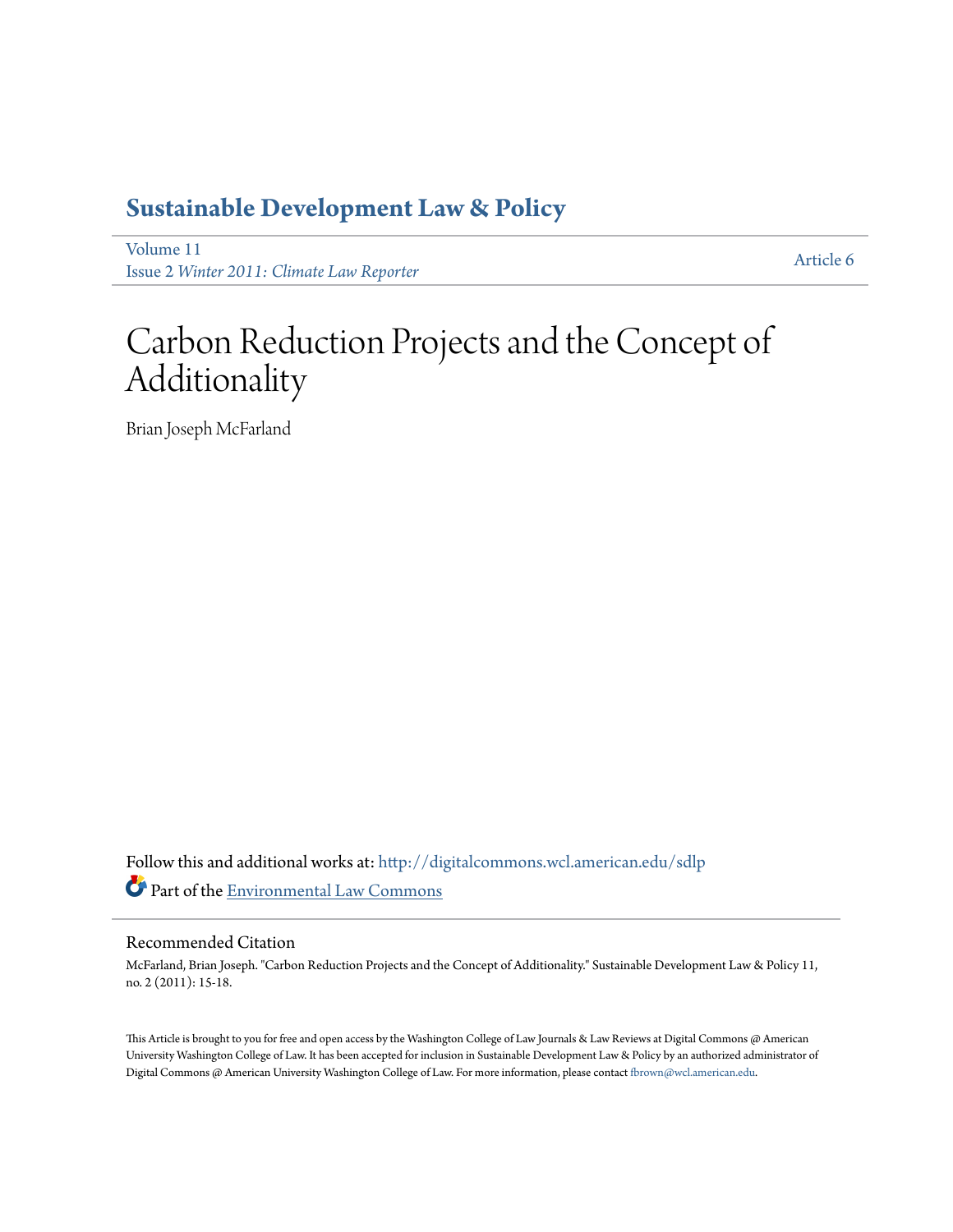# CARBON REDUCTION PROJECTS AND THE CONCEPT of Additionality

*by Brian Joseph McFarland\**

#### **INTRODUCTION**

arbon reduction projects follow a cycle that includes conceptualization, due diligence, implementation, documentation, audit or validation, and finally certification, with the eventual issuance of verified, serialized carbon reduction credits, also known as carbon offsets. To fulfill this process, there are several technical elements that must be addressed: monitoring or measurement, reporting, and verification ("MRV"), permanence (i.e. ensuring the project's duration), leakage (i.e. addressing negative and identifying positive offsite impacts), and additionality.

Additionality is a test that a carbon reduction project must meet to ensure the project would not have been implemented without the revenue of the carbon markets.<sup>1</sup> This test of additionality must be satisfied if the project is being submitted to the voluntary carbon markets—for which, voluntary buyers want to be ensured their donations actually matter for a project—or to the compliance markets since buyers need to be confident that regulators will accept their carbon reduction purchase.

It is important to further note that all of the most prominent carbon reduction certification standards—again, whether a compliance market under the Kyoto Protocol or an internationally recognized voluntary standard—require some type of additionality test. This includes, but is not limited to, the following certification standards: the American Carbon Registry ("ACR"),<sup>2</sup> Center for Resource Solutions ("CRS"),<sup>3</sup> Green-e Climate Protocol for Renewable Energy,<sup>4</sup> Chicago Climate Exchange  $({}^{\circ}CCX^{\prime\prime})$ ,<sup>5</sup> Clean Development Mechanism  $({}^{\circ}CDM^{\prime\prime})$ ,<sup>6</sup> Climate Action Reserve ("CAR"),<sup>7</sup> Climate, Community and Biodiversity Standard ("CCBS"),<sup>8</sup> Gold Standard,<sup>9</sup> Regional Greenhouse Gas Initiative ("RGGI"),<sup>10</sup> and the Verified Carbon Standard ("VCS").11

Additionality is an important requirement because if nonadditional (i.e. "business-as-usual") projects are eligible for carbon finance, then the net amount of greenhouse gas emissions will continue to increase and the environmental integrity of carbon reduction projects will be called into question. For example, if a project was already far exceeding its industry average return on investment and was implemented over fifty years ago when no carbon markets existed, why should this particular project also be eligible for additional revenue from the carbon markets? Similarly, if an activity was legally required, then why should this activity of a regulated entity also be eligible for additional revenue from the carbon markets? The challenge with additionality, however, is that one must prove a counterfactual argument (i.e. what would have otherwise happened in the absence of a

project) to ensure the project provides carbon reductions that would not have otherwise occurred. This article explores the different concepts of additionality, while acknowledging its controversial elements and proposing inclusion of some important considerations to ensure net emissions reductions.

#### **Legal or Regulatory Additionality**

Legal additionality, or what is sometimes referred to as regulatory additionality or surplus, is perhaps the most objective type of additionality. If a law exists and a given activity is regulated, then the project is most likely not eligible for carbon finance. Therefore, for a project to meet the legal additionality standard, it must provide carbon reductions beyond those required by law.12

To put this in context, the U.S. Environmental Protection Agency ("EPA") regulates large municipal solid waste ("MSW") landfills, and according to the Climate Action Reserve's Landfill Project Protocol Version 3.0, "[t]here are several EPA regulations for MSW landfills that have a bearing on the eligibility of methane collection and destruction projects as voluntary GHG reduction projects."<sup>13</sup>

Two challenges with legal additionality are that on one hand, the concept might create perverse incentives, and on the other hand, sometimes following the law is not common practice. With the first idea in mind, the Montreal Protocol is an international treaty designed to phase out the production of ozone depleting substances ("ODS").<sup>14</sup> While the United States, Canada, and European nations have phased out the production of hydrofluorocarbons ("HFC"), which are ODSs and greenhouse gases, the largest contributor of certified emission reductions ("CER") under the Kyoto Protocol's Clean Development Mechanism are from HFC projects in China and India.15 Since legal additionality would rule out the eligibility of HFC projects hosted in China and India if these countries were to pass

*<sup>\*</sup> Brian McFarland, who recently finished a dual graduate degree in Business Administration and Global Environmental Policy from American University, is now Carbonfund.org's Carbon Projects Manager. While finishing his Psychology and International Development undergraduate degree from Clark University, Brian conducted environmental fieldwork in Mexico, Costa Rica, Kenya, and Brazil. During graduate school, Brian also volunteered for the Smithsonian Institution, the United Nations Global Compact, and the U.S. Department of State. In addition, Brian is currently a member of the Leonardo Academy's Emissions Inventories, Offsets and Reduction Credits Standard Committee, a member of the Metropolitan Washington Council of Governments' Air and Climate Public Advisory Committee, and a Canadian Standards Association ("CSA") Standards Certified Greenhouse Gas ("GHG") Inventory Quantifier. The opinions expressed in this paper are those of the author and do not necessarily represent the views of Carbonfund.org.*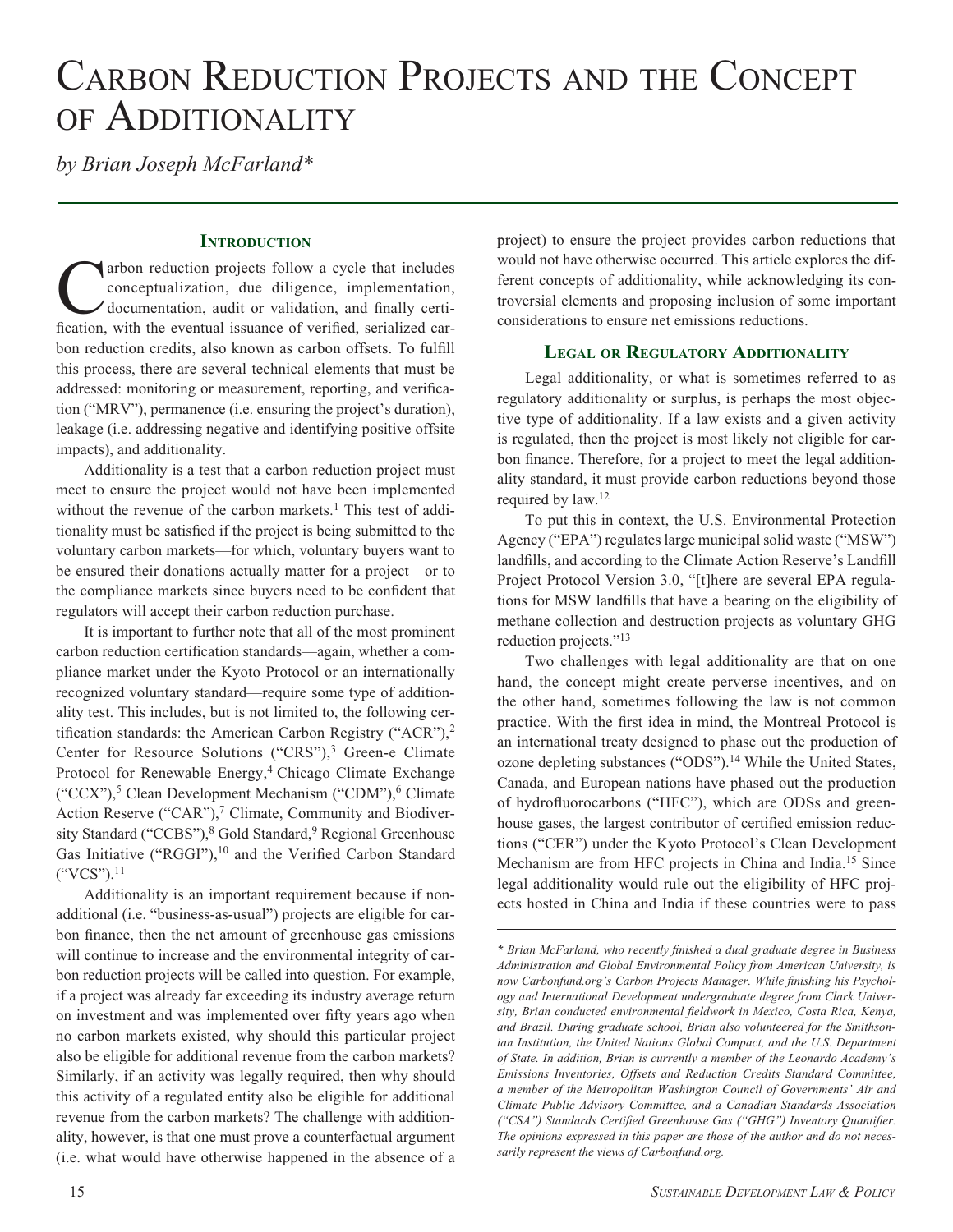domestic laws eliminating the production of HFCs, they have little incentive to begin regulating HFCs. If they did pass regulations, China and India would experience a reduction of foreign investment towards the purchase of these carbon reduction credits and would need to use their own public funds to phase out HFCs. Due to the perception that manufacturers are actually producing excess HFCs, the European Union Emission Trading Scheme will no longer accept these HFC reduction credits beginning in 2013.16 Another example of this legal additionality challenge is the tough predicament a government might face when contemplating the passage of a strict feed-in tariff or an aggressive renewable portfolio standard. Such a passage would effectively legally require an increase in renewable energy production, however, there would be fewer carbon reduction credits from these renewable energy sources eligible for purchase from international buyers.

On the second challenge of additionality, there are legal reserve requirements on private property in Brazil. Depending on the region (e.g. Amazon Region versus Cerrado Region), a landowner is restricted from using twenty to eighty percent of his or her land.<sup>17</sup> However, it is a somewhat common practice particularly in the remote Amazon—to illegally clear forests from the legal reserve.18 Now, if such practices are deemed to be common, should legal additionality still apply and thus prevent the reforestation of this fallow land using carbon finance?

Corruption also presents challenges for ensuring the legal additionality of a project. There are currently carbon reduction projects either certified or under development in Ethiopia, Nicaragua, the Philippines, Kenya, and Venezuela.19 Yet, Transparency International's Global Corruption Report 2009 rates Ethiopia as the 126th most corrupt country out of 180 countries, Nicaragua as the 134th, the Philippines as the 141st, Kenya as the 147th, and Venezuela as the  $158th<sup>20</sup>$  Where projects provide much needed financing in developing countries with already corrupt infrastructures, there may be a disincentive to upgrade or improve legal frameworks that could reduce the number of carbon reduction projects.

The evolving regional compliance carbon markets of the U.S.—which are the Western Climate Initiative ("WCI"), the Regional Greenhouse Gas Initiative ("RGGI"), and the Midwestern Greenhouse Gas Reduction Accord ("Accord")—have Canadian Provinces and Mexican States as either participants or observers.21 As these regional programs transform, it will be interesting to see how state or national laws, and thus legal additionality, will be applied.

#### **Common Practice or Technological Additionality**

Common practice additionality, which could incorporate either the technological or market penetration of a given project type based on its geography, is another objective additionality test. The aspect of geography is important because what is prevalent in one location—for example, wind turbines in Texas or solar photovoltaic systems in California—might not be so prevalent in other locations (i.e. such as New Hampshire or Alaska).

cifically would be the particular geographic focus (i.e. a country, state, local electric grid)? Perhaps one of most controversial examples surrounding common practice was the Chicago Climate Exchange's acceptance of soil conservation carbon reduc-

tion projects (i.e. also known as no-till), which were previously enrolled in the U.S. Department of Agriculture's Conservation Reserve Program.24 Under this program, farmers were rewarded by the purchase of their carbon reduction credits for activities that they were already undertaking without revenue from the carbon markets.25 If a regulated industry is allowed to emit greenhouse gas emissions because they are supporting non-additional carbon offset projects, then the environmental integrity of the system should be called into question because the net greenhouse gas emissions will continue to increase. Climate Action Reserve ("Reserve") aptly points out that there are many difficulties in actually defining the common practice of a region. 26

According to the American Carbon Registry's standard, common practice is determined by whether there is "widespread deployment of the project . . . within the relevant geographic area."22 Similarly, the Verified Carbon Standard defines it as one which is "not common practice in the sector/region, compared

Yet, how does one define common practice and what spe-

with projects that have received no carbon finance."<sup>23</sup>

According to Derek Six, the Portfolio Manager for Environmental Credit Corporation, the best assessment of additionality would be the use of a market penetration approach.<sup>27</sup> Such an approach, which is similar to common practice, would incorporate knowledge and technology barriers to implementation, along with financial aspects of additionality.28 For example, agricultural methane destruction or agricultural methane gas-toenergy projects are only installed on about 0.5% of U.S. farms.<sup>29</sup> Thus under a market penetration approach, all agricultural methane destruction and agricultural methane gas-to-energy projects would be eligible for carbon finance whether or not there were projects clustered in a specific region (e.g. California) or whether a particular project had a slightly higher financial return (i.e. financial additionality).

#### **Financial Additionality**

Many carbon market participants are averse to the concept of financial additionality, which is much more subjective than legal additionality or common practice. Likewise, financial additionality is difficult to determine due to matters of confidentiality, proprietary internal business decisions, and the potential use of arbitrary metrics. The Clean Development Mechanism, which refers to financial additionality as the investment analysis, considers whether the project would have been financially attractive without the revenue from carbon reduction credits.30

The Verified Carbon Standard considers financial additionality, which it defines as an investment barrier and a subset of implementation barriers.<sup>31</sup> The American Carbon Registry also considers financial additionality a subset of implementation barriers and asks whether funding from carbon reduction credits will incentivize the project's implementation.<sup>32</sup>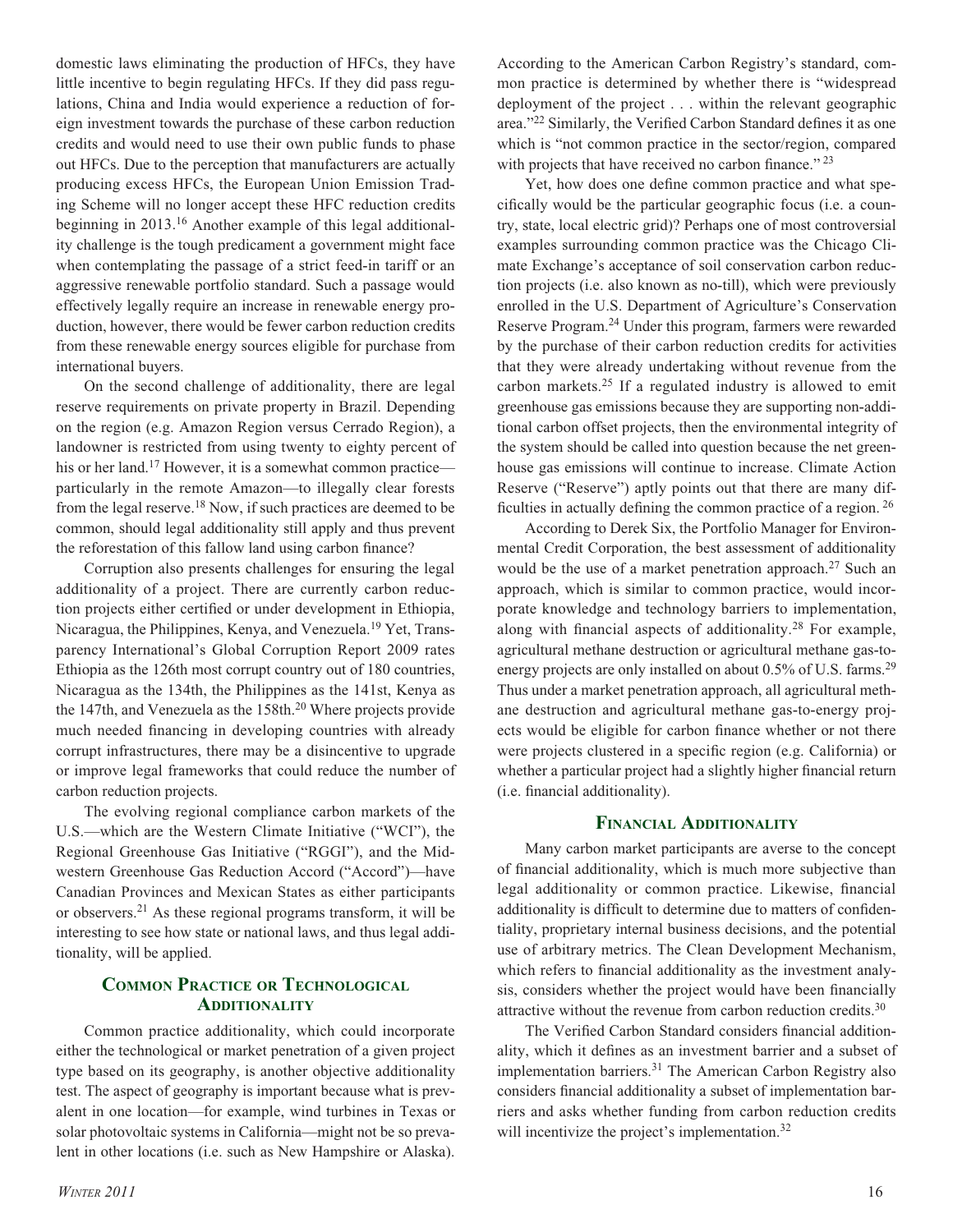Confidential and proprietary internal business matters that make financial additionality a subjective and difficult assessment include, but are not limited to:

- Capital budgeting decisions (i.e. which projects will get funded and why?)
- Financing sources (e.g. banks, internal funds, venture capitalists)
- • Portfolio of available projects (i.e. what alternative investments/projects are possible?)
- Required internal rate of return ("IRR"), return on assets ("ROA"), return on equity ("ROE"), and/or payback period (i.e. which metric does a firm use and what is the requirement?)

While the Clean Development Mechanism has an extensive discussion on appropriate metrics for financial additionality (i.e. discount rates and benchmarks), arbitrary metrics such as the following could be used as justification for allowing or not allowing a project to count as eligible for carbon finance:

- Companies of the same size (e.g. in terms of money and/or employees)
- • Geographical location (e.g. country, sub-national, local electric grid)
- Length of time company is in business
- Public vs. private ownership

This said, how do you compare a small, specialized renewable energy company to a large, diversified provider? Similarly, do start-ups differ from "well-established" companies enough to present a challenge when comparing financial additionality thresholds? Also, how does the ownership structure (i.e. nonprofit, limited liability corporation, type C corporation, publicowned entity, joint-ownership) impact financial decisions and thus, financial additionality?

Applying financial additionality across a broad spectrum of project types is another significant challenge, posing many serious questions. Likewise, why should carbon markets reward projects that demonstrate the poorest financials? If two different projects existed and with one thousand dollars, one could reduce one thousand metric tons of carbon dioxide and the other could reduce one hundred metric tons, why should the one hundred metric tons project be considered more financially additional? On the other hand, why reward projects that already have "superior" returns and that existed before the formation of carbon markets (i.e. a question which relates to voluntary buyers wanting their donations to matter)?

Financial additionality should be phased out of future certification standards and new revisions of current certification standards, a position supported by Green-e Climate.<sup>33</sup>

#### **Project-By-Project Additionality**

Under the project-by-project test for additionality, each project individually undergoes a series of additionality tests according to the given standard. Two main standards, which apply a project-by-project additionality test, are the Clean Development Mechanism and the Verified Carbon Standard. The Clean Development Mechanism is the carbon reduction standard for Certified Emission Reductions ("CER") for the Kyoto Protocol's international compliance market.<sup>34</sup> In contrast, the Verified Carbon Standard is the leading voluntary carbon markets standard, in terms of market share, and has adopted methodologies from the CDM.35

Essentially, project proponents—whether referring to investors, project developers, landowners or buyers—need to assess whether each and every individual project meets the additionality tests. Such a process can be expensive, time-consuming (i.e. reduces scalability and time-to-market), and difficult for both the general public and local communities to grasp. Furthermore, it is difficult for auditors to determine an individual project's subjective assertions, especially with regard to financial additionality.

#### **Performance or Sectoral Additionality**

Many current and evolving certification standards—including the Regional Greenhouse Gas Initiative, the Western Climate Initiative, and the Climate Action Reserve—are adopting performance or sectoral approaches to additionality. Essentially, such performance or sectoral approaches use a uniform additionality test or benchmark, which could be based on an industry or geographic region. It is important to note, the same additionality criteria—such as legal, common practice/technology, and financial—can be applied to a performance or sectoral approach, the main difference is that such criteria are not uniquely applied to each single project. Under the Regional Greenhouse Gas Initiative ("RGGI") offset projects may not be government ordered projects, may not receive incentives from RGGI auction proceeds, and must meet certain requirements to qualify.36

Recent discussions of the WCI indicate that it will attempt to set a standardized baseline for offset protocols that reflect the strictest regulatory and legal requirements.<sup>37</sup> The Climate Action Reserve uses standardized performance based tests for additionality because they are administratively easier to implement and less subjective.38

For the level of scalability required to address global climate change, there needs to be a near-full transition to sectoral or performance benchmarks for additionality. To this end, one of the decisions made at the sixteenth session of the Conference of the Parties of the United Nations Framework Convention on Climate Change in Cancun, Mexico, was for the Clean Development Mechanism to work towards standardized baselines and additionality tests.39 Similarly, the Verified Carbon Standard has convened a steering committee, which is developing "VCS requirements and guidance on performance benchmark and technology test approaches to baselines/additionality."40

#### **Conclusion**

Carbon reduction credits, also known as carbon offsets, are an effective cost-containment mechanism and have the potential to produce greenhouse gas reductions alongside a host of cobenefits (e.g. local jobs, technology transfer, reforesting critical wildlife habitat). However, the general public, regulators, and environmentalists do not want to hear, "well we were already doing the project and we are doing nothing different, but now